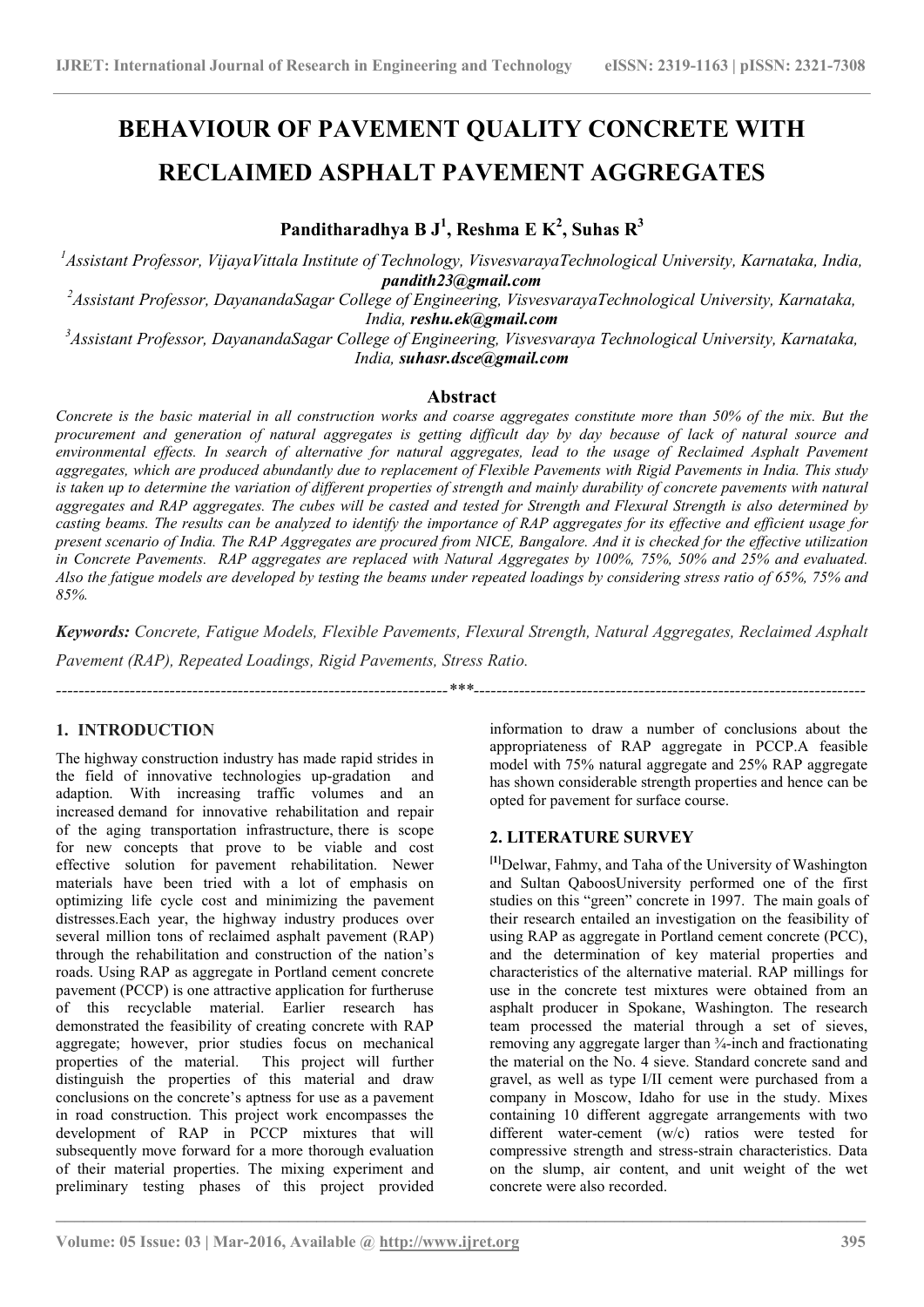<sup>[2]</sup>Huang, Shu, and Li of the University of Tennessee and Louisiana State University expanded the available information on concrete containing RAP with their work in 2005.The

objective of their study was to further research the effect of the inclusion of RAP aggregates on the toughness and brittle failure behavior of Portland cement concrete. The study hypothesized that the fine layer of asphalt coating the individual pieces of aggregate protects the particles from breakage and facilitates the increased dissipation of energy in the event of a crack.

<sup>[3]</sup>Huang &Shu, After Huang and Shu's initial research on RAP concrete, they performed additional testing on specimens that included admixtures to help improve the performance of the material (Huang, Shu, & Li, 2005). Both silica fume and a high-range water reducing agent (HRWRA) were added to help reduce the loss of strength accrued by the use of the RAP aggregate. As in prior studies, several mix designs using different percentages of coarse and/or fine RAP aggregate (10, 30, 50, or 100 percent by weight) were used as a replacement for virgin aggregate.

[4]Hossiney, In 2008, Nabil Hossiney from the University of Florida worked with the Florida Department of Transportation (FDOT) to study the performance of RAP concrete used in a rigid pavement application. In their study, four concrete mixtures containing reclaimed asphalt pavement were evaluated in a laboratory setting. The tested material properties were then used to create a finite element model to assess how the concretes would behave as a pavement under typical Florida roadway conditions. The natural aggregate for the mixing experiment consisted of a porous limestone coarse rock and a standard silica sand fine material. The mixtures evaluated in the study included mix designs containing 0, 10, 20, and 40 percent RAP aggregate. Laboratory test results indicated that the compressive strength, splitting tensile strength, flexural strength, and elastic modulus of the hardened material were inversely related to the amount of RAP in the mix; these material properties all decreased as the RAP replacement rate was increased.

# 3. PRESENT INVESTIGATIONS

The physical properties of materials used in the experiments are determined with the standard test procedures as per Indian Standard (IS) Codes. Test results are tabulated as given below,

|  | Table - 3.1: Properties of Cement |  |  |
|--|-----------------------------------|--|--|
|  |                                   |  |  |

| SI.<br>N<br>0. | <b>Characteristics</b>        | <b>Results</b> | As per<br>IS:12269-<br>1987 |
|----------------|-------------------------------|----------------|-----------------------------|
|                | Normal Consistency (%)        | 32             |                             |
| 2              | Initial setting time(minutes) | 30             | 30 min                      |
| 3              | Final setting time (minutes)  | 460            | $600 \text{ max}$           |
|                | Specific gravity              | 3.15           | 3.15                        |

Table-3.2:Properties of M Sand

| Sl. No. | <b>Characteristics</b>  | Value   |
|---------|-------------------------|---------|
|         | Specific gravity        | 2.73    |
| 2.      | Water absorption        | 1.5%    |
| 3.      | Moisture content $(\%)$ | $2.2\%$ |
|         | Fineness modulus        | 3.866   |
|         | Grading zone            | Zone II |

Table-3.3:Properties of Coarse aggregates

| No.                     | <b>Tests</b>                                          | <b>Results</b> | <b>Requirements</b>                                                                                      | IS-<br>Codes        |
|-------------------------|-------------------------------------------------------|----------------|----------------------------------------------------------------------------------------------------------|---------------------|
| $\mathbf{1}$            | Specific<br>gravity                                   | 2.73           |                                                                                                          | IS-2386<br>Part III |
| $\overline{2}$          | Crushing<br>Value                                     | 28.1%          | shall<br>not<br>45%<br>exceed<br>non-wearing<br>surfaces,<br>30<br>percent<br>for<br>wearing<br>surfaces | IS-2386<br>Part IV  |
| $\overline{\mathbf{3}}$ | Abrasion<br>Value                                     | 27.4%          | For aggregates<br>to be used in<br>for<br>concrete<br>wearing<br>surfaces<br>not<br>exceed 30            | IS-2386<br>Part IV  |
| $\overline{\mathbf{4}}$ | Impact<br>Value                                       | 27.0%          | shall<br>not<br>exceed<br>30<br>percent<br>by<br>weight<br>for<br>for<br>concrete<br>wearing<br>surfaces | IS-2386<br>Part IV  |
| 5                       | Water<br>Absorption                                   | 0.45%          |                                                                                                          | IS-2386<br>Part III |
| 6                       | Combined<br>Elongation<br>and<br>Flakiness<br>Indices | 29.0%          | Not to exceed<br>30%                                                                                     | IS-2386<br>Part I   |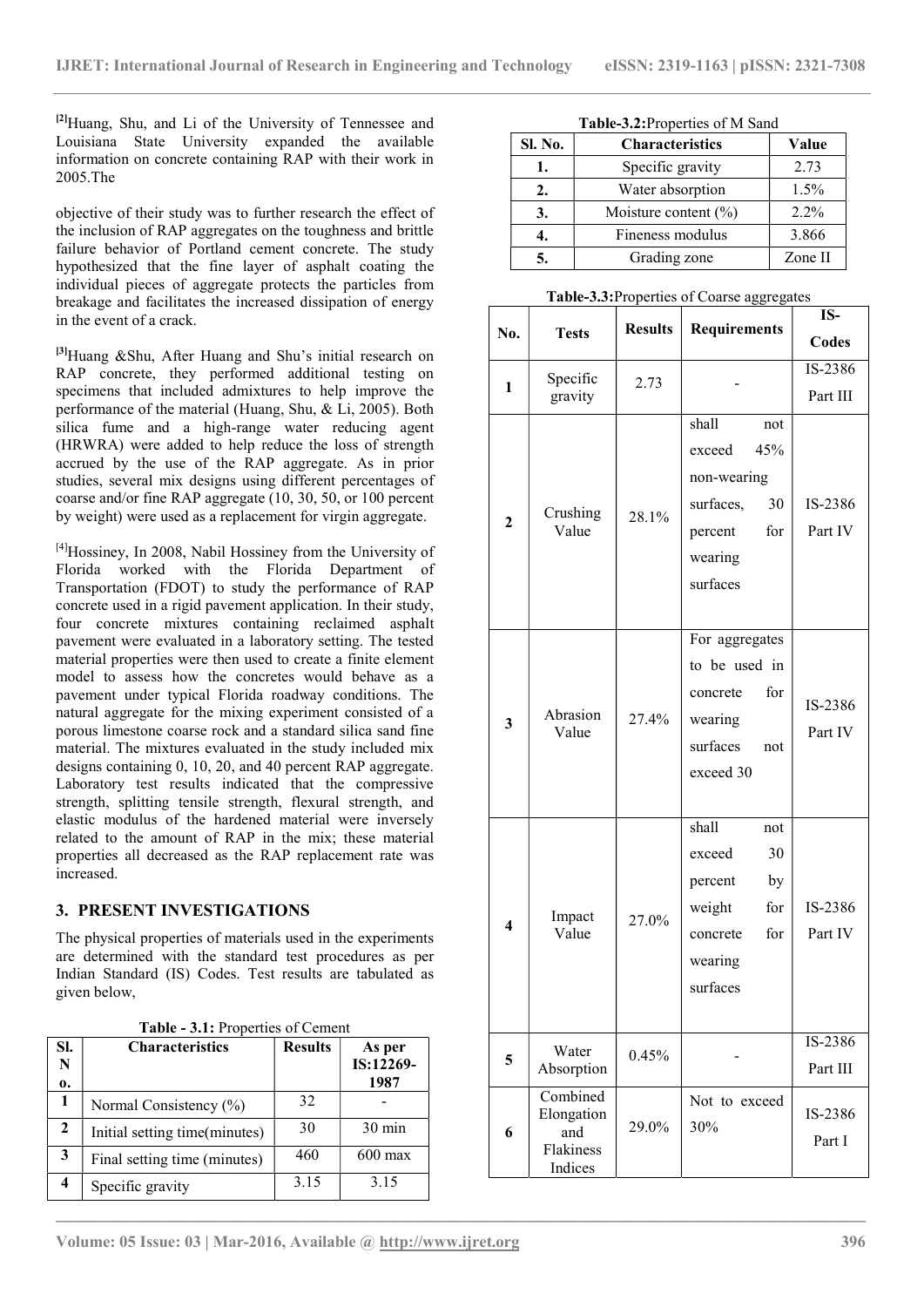|     |                          |            | -------    |            |            |
|-----|--------------------------|------------|------------|------------|------------|
| SI. |                          | 25%        | 50%        | 75%        | 100%       |
| No. | <b>Characteristics</b>   | <b>RAP</b> | <b>RAP</b> | <b>RAP</b> | <b>RAP</b> |
| 1.  | Specific gravity         | 2.56       | 2.41       | 2.35       | 2.32       |
| 2.  | Water absorption         | 0.45%      | $0.5\%$    | 0.45%      | $0.4\%$    |
| 3.  | Crushing Value           | 27.9%      | 28.4%      | 28.5%      | 28.9%      |
| 4.  | Abrasion Value           | 28.2%      | 28.0%      | 28.7%      | 29.6%      |
| 5.  | <b>Impact Value</b>      | 27.9%      | 28.3%      | 29.0%      | 29.1%      |
|     | Combined                 |            |            |            |            |
| 6.  | Elongation and           | 29.1%      | 29.5%      | 30.0%      | 31.0%      |
|     | <b>Flakiness Indices</b> |            |            |            |            |

Table-3.4:Properties For Different % Replacement of RAP with Natural Aggregates

Based on these material properties, the Mix Design is prepared for Normal Concrete Mix (NC), Mix 1 (100% RAP), Mix 2 (75% RAP), Mix 3 (50% RAP), Mix 4 (25% RAP). IRC:44-2008 method is used and the mix proportions and mix details are obtained as follows,

Table-3.5: Mix Proportions

| Mix                    | <b>Cement: FA: RAP:</b>         |
|------------------------|---------------------------------|
|                        | <b>Natural Aggregate: Water</b> |
| <b>NC</b> (Normal Mix) | 1: 1.57: 0.00: 2.79: 0.38       |
| 100% RAP (Mix 1)       | 1: 1.57: 2.37: 0.00: 0.38       |
| 75% RAP (Mix 2)        | 1: 1.57: 1.80: 0.60: 0.38       |
| 50% RAP (Mix 3)        | 1: 1.57: 1.23: 1.23: 0.38       |
| 25% RAP (Mix 4)        | 1: 1.57: 0.65: 1.96: 0.38       |

Cube and beam specimen are cast as per IS: 516-1978. In this process, once the wet concrete mixture is prepared of required standard the concrete is filled in cube moulds (150X150X150 mm) for compressive strength test. For flexural strength the prisms  $(500X100X100$  mm) were casted. The specimen are removed after 24 hours and immersed in water tank for 1, 3, 7 and 28 days. Then the specimen were removed from curing tank and tested immediately under Compression Testing Machine / Flexural Testing Machine. The type and number of specimens cast are as shown in Table 3.7.

Table-3.6:Mix Details

| <b>Mix</b>                            | NC     |         | $100\%$ RAP(Mix 1) 75% RAP (Mix 2) 50% RAP (Mix 3) 25% RAP (Mix 4) |         |         |
|---------------------------------------|--------|---------|--------------------------------------------------------------------|---------|---------|
| Water/Cement                          | 0.38   | 0.38    | 0.38                                                               | 0.38    | 0.38    |
| Cement kg/cum                         | 425    | 425     | 425                                                                | 425     | 425     |
| FA kg/cum                             | 667.42 | 667.42  | 667.42                                                             | 667.42  | 667.42  |
| CA type I kg/cum                      | 652.59 | 0.00    | 140.44                                                             | 288.05  | 458.96  |
| CA type II kg/cum                     | 533.93 | 0.00    | 114.90                                                             | 235.67  | 375.52  |
| RAP kg/cum                            | 0.00   | 1008.33 | 766.03                                                             | 523.72  | 278.16  |
| Water kg/cum                          | 186    | 186     | 186                                                                | 186     | 186     |
| Density of Concrete in kg/cum 2464.94 |        | 2286.75 | 2299.79                                                            | 2325.86 | 2391.06 |

 $\mathcal{L}_\mathcal{L} = \{ \mathcal{L}_\mathcal{L} = \{ \mathcal{L}_\mathcal{L} = \{ \mathcal{L}_\mathcal{L} = \{ \mathcal{L}_\mathcal{L} = \{ \mathcal{L}_\mathcal{L} = \{ \mathcal{L}_\mathcal{L} = \{ \mathcal{L}_\mathcal{L} = \{ \mathcal{L}_\mathcal{L} = \{ \mathcal{L}_\mathcal{L} = \{ \mathcal{L}_\mathcal{L} = \{ \mathcal{L}_\mathcal{L} = \{ \mathcal{L}_\mathcal{L} = \{ \mathcal{L}_\mathcal{L} = \{ \mathcal{L}_\mathcal{$ 

|     | <b>Table-9.</b> <i>I</i> , INGHIBUT OF SPUCIFIUMS CASE |       |              | <b>NESULIS</b>                      |
|-----|--------------------------------------------------------|-------|--------------|-------------------------------------|
| NO. | <b>Type of Concrete</b>                                | Cubes | <b>Beams</b> | <b>Compressive Stre</b>             |
|     | Normal Mix (NC)                                        | 12    | 12           | The cube specime                    |
|     | With $100\%$ RAP (Mix 1)                               | 12    | 12           | Machine (CTM) a                     |
|     | With $75\%$ RAP (Mix 2)                                | 12    | 12           | percent of RAP<br>normal concrete m |
|     | With 50% RAP (Mix 3)                                   | 12    | 12           | respective curing p                 |
|     | With $25\%$ RAP (Mix 4)                                | 12    | 39           |                                     |

Table-3.7:Number of Specimens Cast

Tests adopted for measurement of workability of the concrete mix in the present investigation are,

1. Slump Test, 2. Compacting Factor Test.

2.

Table-3.8: Measurement of Workability

| SI<br>$\mathbf N$<br>$\mathbf 0$ | Name of<br>the Test   | <b>Natural</b><br>Aggregat<br>es(NC) | <b>100</b><br>$\frac{6}{9}$<br>RAP<br>(Mix)<br>1) | 75<br>$\frac{0}{0}$<br>RA<br>(Mi<br>$\mathbf{x}$ 2) | 50<br>$\frac{6}{9}$<br>RA<br>(Mi<br>$\mathbf{x}$ 3) | 25<br>$\frac{0}{0}$<br>RA<br>P<br>(Mi<br>$\mathbf{x}$ 4) |
|----------------------------------|-----------------------|--------------------------------------|---------------------------------------------------|-----------------------------------------------------|-----------------------------------------------------|----------------------------------------------------------|
| 1.                               | Slump<br>(mm)         | 35                                   | 20                                                | 25                                                  | 32                                                  | 32                                                       |
| 2.                               | Compactin<br>g factor | 0.88                                 | 0.82                                              | 0.80                                                | 0.82                                                | 0.88                                                     |

# 4. RESULTS AND DISCUSSIONS

## Compressive Strength:

The cube specimens were tested in Compression Testing Machine (CTM) after specified curing period for different percent of RAP replacement 25%, 50%, 75%, and for normal concrete mix (NC). The compressive strengths after respective curing periods are noted in Table 4.1.

## Discussions on Compressive Strength Results:

Mix 4 is giving maximum strength of 91.84 % of NC strength,  $45$  N/mm<sup>2</sup> which is very nearer to Normal Concrete Mix Strength for 28 days curing period. And also Mix 4 is showing good early strength of  $17 \text{ N/mm}^2$  for 1 day curing period, which is of 85% of strength gain with respect to NC Mix.

|  | Table-4.1: Compressive Strength Results |
|--|-----------------------------------------|
|  |                                         |

| Composition      |                 | Compressive Strength in N/mm <sup>2</sup> |        |         |
|------------------|-----------------|-------------------------------------------|--------|---------|
|                  | 1 day           | 3 days                                    | 7 days | 28 days |
| NC               | 20              | 25                                        | 32     | 49      |
| 100% RAP (MIX 1) |                 | 15                                        | 21     | 35      |
| 75% RAP (MIX 2)  | l O             | 15                                        | 22     | 36      |
| 50% RAP (MIX 3)  | 12              | 17                                        | 26     | 39      |
| 25% RAP (MIX 4)  | . <del>77</del> | つっ                                        | 29     |         |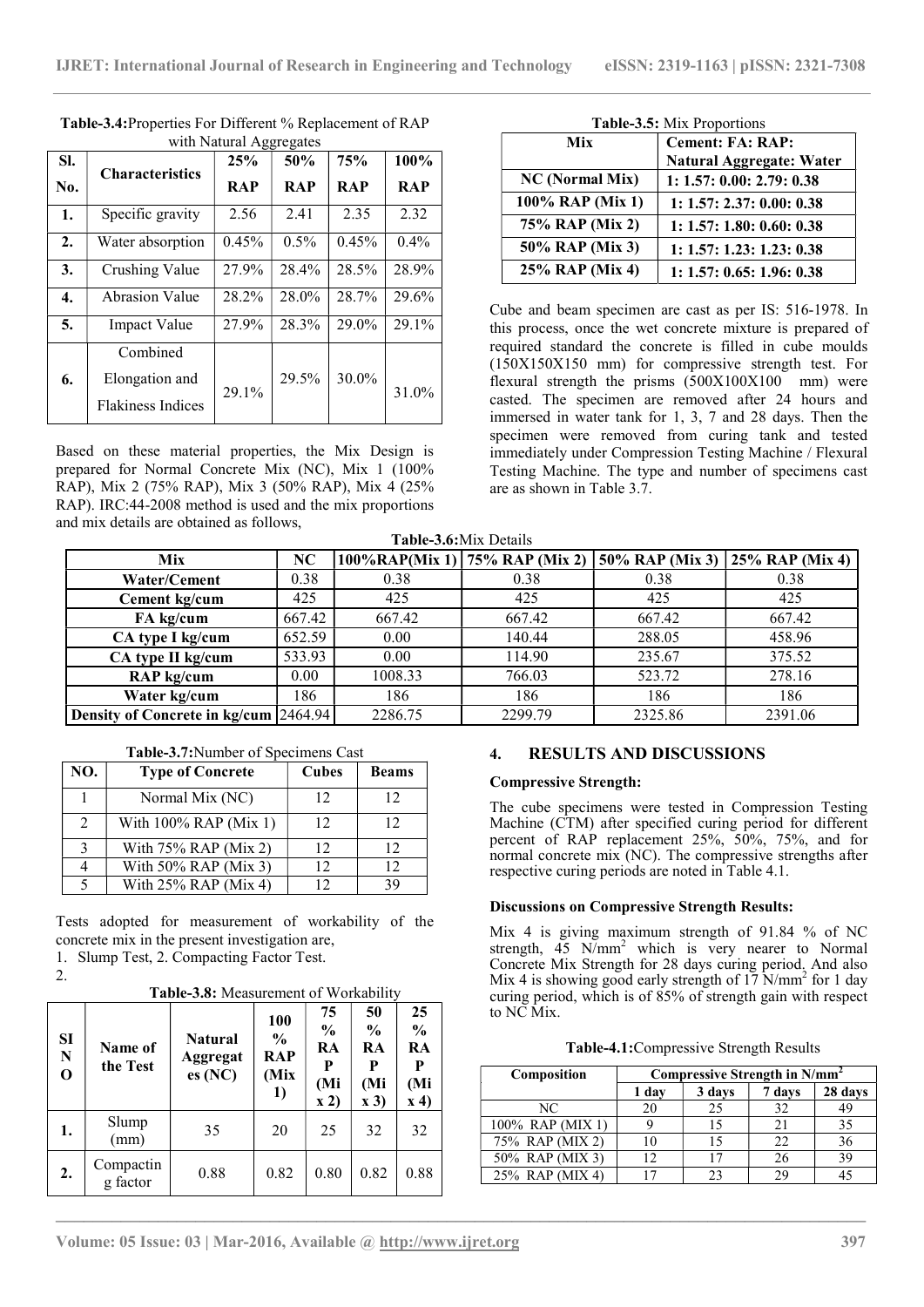

Fig-4.1:Graph showing Compressive Strength Development of Different Mixes

## Flexural Strength:

The specimens were tested in flexural testing machine as given in Annexure V and the flexural strength is calculated depending on the failure plane position from the supports. Values obtained for concrete with different RAP replacement levels and for the normal concrete mix (NC) are as note in Table 4.2.

| Table-4.2: Flexural Strength Results |
|--------------------------------------|
|--------------------------------------|

| Composition      | Flexural Strength in N/mm <sup>2</sup> |        |        |         |
|------------------|----------------------------------------|--------|--------|---------|
|                  | 1 day                                  | 3 days | 7 days | 28 days |
| NC               | 2.9                                    | 3.2    | 3.7    | 4.5     |
| 100% RAP (MIX 1) | 0.9                                    | 1.1    | 1.9    | 2.8     |
| 75% RAP (MIX 2)  | 1.6                                    | 1.9    | 2.2    | 3.2     |
| 50% RAP (MIX 3)  | 2.0                                    | 2.2    | 2.9    | 3.7     |
| 25% RAP (MIX 4)  | 2.6                                    | 3.0    | 3.2    | 4.1     |



Fig-4.2:Graph showing Flexural Strength Development of Different Mixes

#### Discussions on Flexural Strength Results:

From the test results of flexural strength, it is observed that NC shows higher flexural strength compared to different RAP replacement levels. Mix 4 shows higher flexural strength of 4.1 N/mm<sup>2</sup> for 28 days curing period, which is very nearer (91.11% of NC Strength) to strength of Normal  $N/mm^2$  1 day  $\qquad \qquad$  Concrete  $(4.5 \text{ N/mm}^2)$ .

#### 5. DEVELOPMENT OF FATIGUE MODELS

In the present investigations, the flexural fatigue tests are done on Mix Concrete with 25% RAP and 75% Natural Aggregates (Mix 4). The prism specimens are of size 500X100X100 mm, are subjected to accelerated half sine wave form of cyclic loading tests at three stress levels 65%, 75% and 85% of static flexure load (9.957 KN). Results got by the Static Flexural Strength Test is considered for deciding the load to be applied, with a rest period of 1 sec and frequency of load application being 2 Hz i.e., two cycles per second. Prediction of fatigue life using statistical model is attempted for Log Normal Distribution (Linear Regression Analysis).

The beam specimens are marked in the same way as for the static flexure test. The load cell is brought in contact with the loading frame placed on the specimen. The computer system and other instrumentations are kept ready. Specimen is marked with a chalk/pencil. The support points at 400 mm apart from the bottom and 133.33 mm from the top. The load is then applied on the frame by giving data entries in the computer.

The number of repetitions to failure of specimen at different stress levels is given in Table 5.1. For convenience in the development of fatigue models the results have been arranged in an ascending order.

Table-5.1:Number of Repetitions for Failure of Specimen of Mix 4

|                                                                                                      | $01$ NHX 4 |                                      |             |           |  |  |
|------------------------------------------------------------------------------------------------------|------------|--------------------------------------|-------------|-----------|--|--|
|                                                                                                      | Specimen   | <b>No. of Repetitions to Failure</b> |             |           |  |  |
| Flexural<br>Strength in                                                                              |            | $SR=0.65$                            | $SR = 0.75$ | $SR=0.85$ |  |  |
| N/mm 2 1<br>day<br>Flexural<br>Strength in<br>N/mm 23<br>days<br>Flexural<br>Strength in<br>N/mm 2 7 | 1.         | 101                                  | 23          | 10        |  |  |
|                                                                                                      | 2.         | 502                                  | 543         | 290       |  |  |
|                                                                                                      | 3.         | 2449                                 | 2345        | 987       |  |  |
|                                                                                                      | 4.         | 9989                                 | 3567        | 2330      |  |  |
| days<br>Flexural                                                                                     | 5.         | 11120                                | 6990        | 5559      |  |  |
| Strength in<br>N/mm2 28<br>days                                                                      | 6.         | 12430                                | 8990        | 8932      |  |  |
|                                                                                                      | 7.         | 15988                                | 12343       | 9855      |  |  |
|                                                                                                      | 8.         | 17495                                | 15670       | 12391     |  |  |
|                                                                                                      | 9.         | 21001                                | 19322       | 16890     |  |  |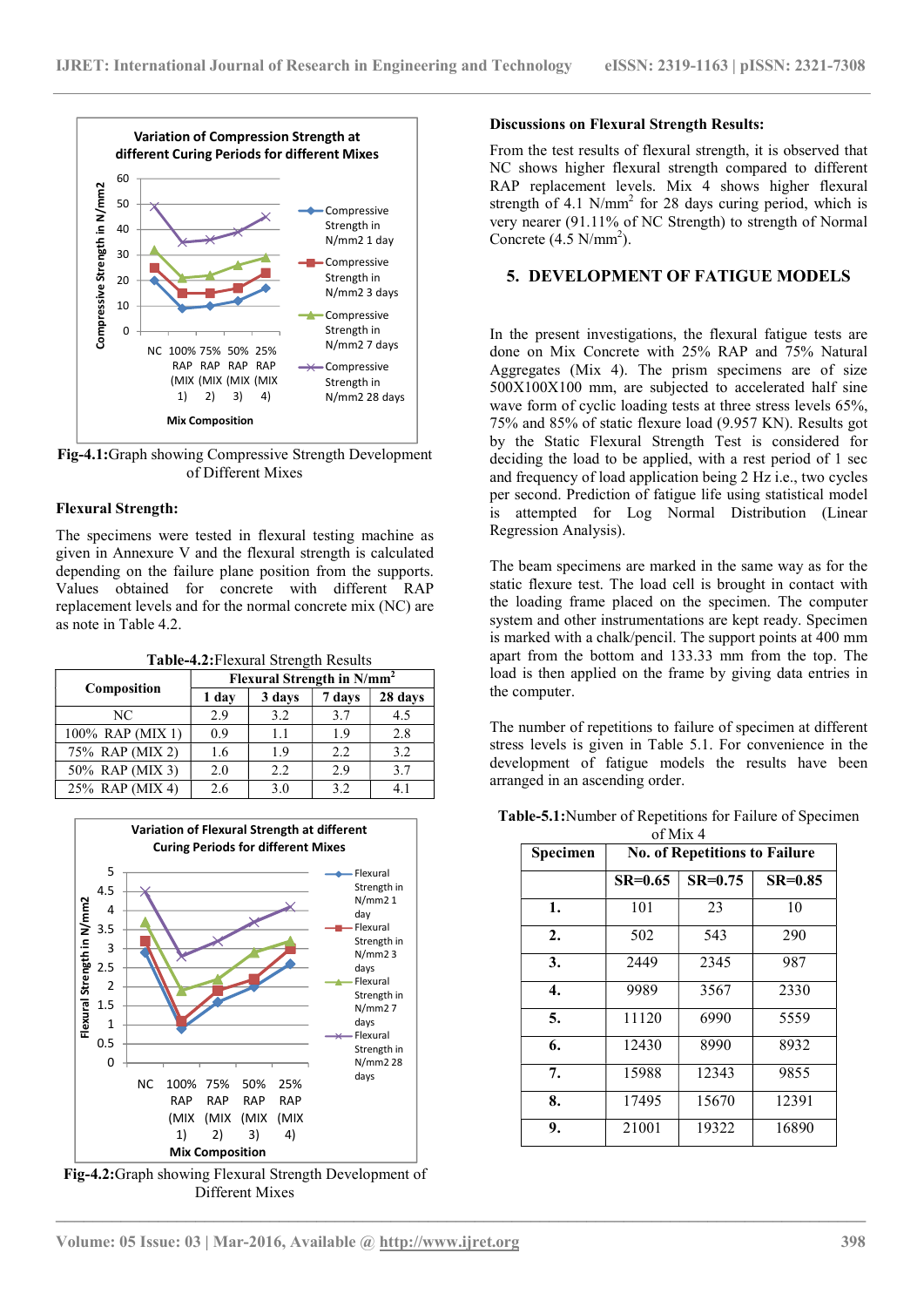#### Log Normal Distribution Model:

A Log Normal Distribution model which is also a Linear Regression Model of the form  $(Y=aX+b)$  is attempted using present experimental results in which stress ratio (SR) is taken on Y-axis and Log (N) values are taken on X-axis. The scatter diagram and the linear relationship have been shown in Figure 4.2.1. The Linear Regression Model considering all the values are given by Equation,  $y = 0.0148x + 0.8016$ 

With  $R^2 = 0.0260$ ,  $R^2$  being the Regression Co-Efficient In this case,  $y = S$ , the stress ratio and  $x = Log N$ . Then the equation becomes-

$$
\text{Log N} = \frac{0.8016 - SR}{0.80448}
$$

$$
0.0148
$$



Fig-5.1:Scatter Diagram & Linear Relationship for Mix 4

From the results obtained for 9 specimens in the Linear Regression Model shown above, the  $R^2$  value obtained is 0.0260 which clearly shows that there is a lot of scatter among the number of repetitions. Applying the correction by omitting lowest values, Linear Regression model considering 6 specimens per stress ratio is developed. The corrected model is shown in Equation below and the relation is shown in Figure 5.2.

 $y = -0.1397x+1.3104$  With  $R^2 = 0.1783$  $1.3104$ 

$$
Log N = \frac{1.3104 - SR}{}
$$

0.1397



Fig-5.2:Scatter Diagram & Linear Relationship for Mix 4 with Omitted Values

#### Fatigue Equation as Per IRC: 58-2011:

The Fatigue Equation given by IRC: 58 - 2011 code is used to compare the developed linear regression model for Mix 4. The models suggested by IRC when  $SR > 0.55$  is,  $Log_{10}N=$  $0.9718 - SR$ 

$$
\overline{0.0828}
$$

heco

Similarly for Mix 4 with SR being  $> 0.55$ , the equation  $1.3104 - SR$ 

$$
5 \text{ times}, \text{Log}_{10}N = \frac{0.1397}{}
$$

All test data for PQC is used to compare the number of repetitions to failure with IRC model. The comparison is shown in Table 5.2 and Figure 5.3.

Table-5.2:Comparison of No. of Repetitions to Failure of both the Models

| $+0.801$       | <b>SR</b> | <b>No. of Repetitions to Failure</b> |                 |  |
|----------------|-----------|--------------------------------------|-----------------|--|
|                |           | <b>IRC</b>                           | Mix 4 (25% RAP) |  |
| 026            | 0.55      | 124223                               | 277390          |  |
| Mix4           | 0.6       | 30927                                | 121669          |  |
| Linear (Mix4)  | 0.65      | 7699                                 | 53367           |  |
|                | 0.7       | 1917                                 | 23408           |  |
|                | 0.75      | 477                                  | 10267           |  |
|                | 0.8       | 119                                  | 4503            |  |
| ship for Mix 4 | 0.85      | 29                                   | 1975            |  |



Mix4 **Fig-5.3:** Comparison of Mix 4 (25% RAP) with IRC Model

From the analysis on the corrected results, it is evident that  $R<sup>2</sup>$  value has increased to 0.1783. Even though this value is less, we can conclude that scatter among the number of Log N Total Comparatively less. Otherwise we can go for Weibull Distribution or Chi-Square Distribution to develop a Fatigue Model.